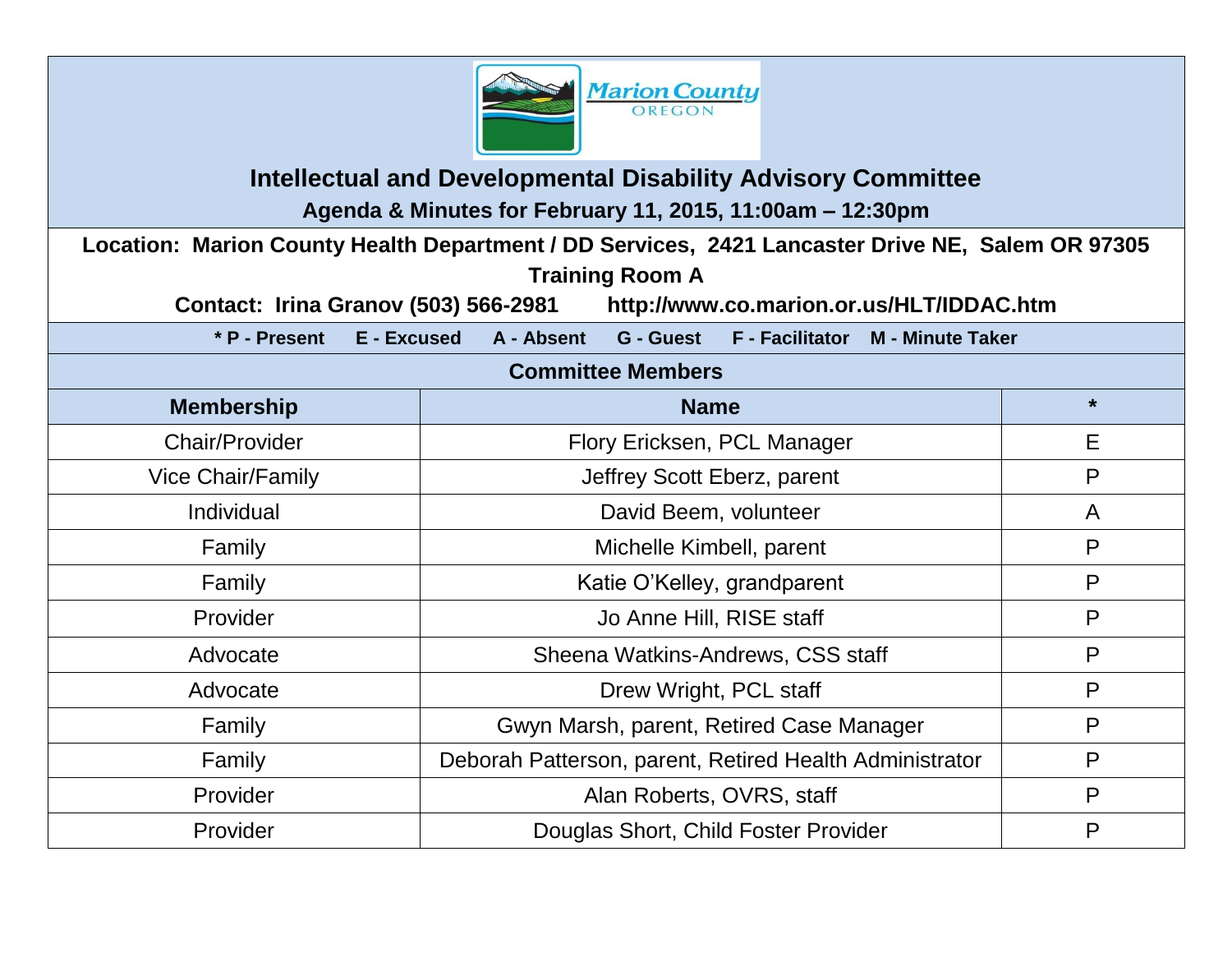

# **Intellectual and Developmental Disability Advisory Committee Agenda & Minutes for February 11, 2015**

| <b>Participants</b> |                           |                                            |                         |
|---------------------|---------------------------|--------------------------------------------|-------------------------|
| * P - Present       | A - Absent<br>E - Excused | <b>G</b> - Guest<br><b>F</b> - Facilitator | <b>M</b> - Minute Taker |
| <b>Membership</b>   |                           | <b>Name</b>                                | $\star$                 |
| <b>Health Dept</b>  |                           | Cary Moller, Division Director             | P                       |
| <b>CDDP</b>         |                           | Dawn Alisa Sadler, Supervisor              | P                       |
| <b>CDDP</b>         |                           | Dana Van Haverbeke, Supervisor             | P                       |
| CDDP/Region 3       |                           | Kim Dullmeyer, Supervisor                  | P                       |
| <b>CDDP</b>         |                           | Patty Roth, DD Specialist 2                | $\mathsf{P}$            |
| <b>CDDP</b>         |                           | Karin Barker, DD Specialist 2              | P                       |
| <b>CDDP</b>         |                           | Irina Granov, DD Department Specialist 3   | M                       |
|                     |                           |                                            |                         |
|                     |                           |                                            |                         |
|                     |                           |                                            |                         |
|                     |                           |                                            |                         |
|                     |                           |                                            |                         |
|                     |                           |                                            |                         |
|                     |                           |                                            |                         |
|                     |                           |                                            |                         |
|                     |                           |                                            |                         |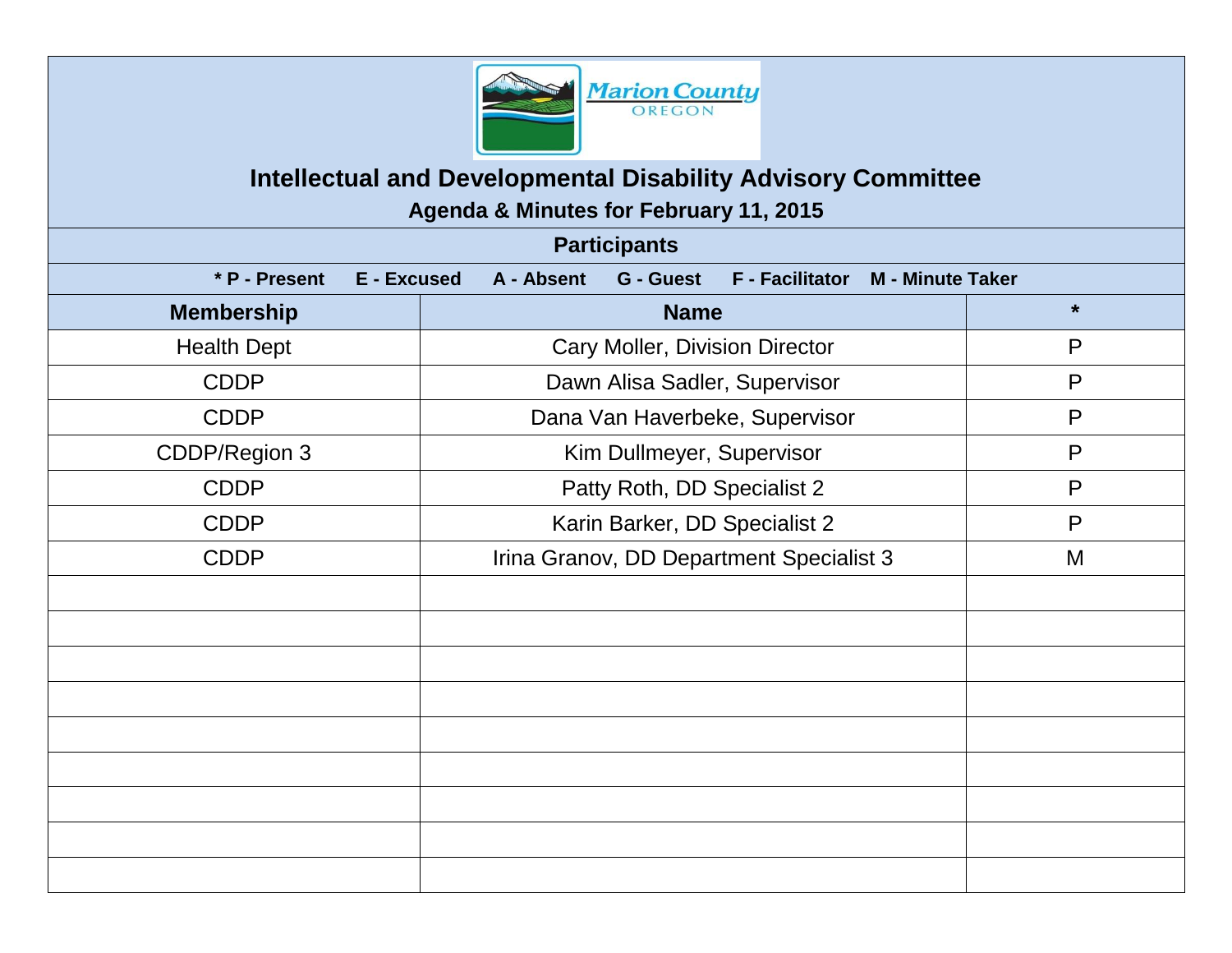

## **Intellectual and Developmental Disability Advisory Committee Agenda for February 11, 2015, 11:00am – 12:30pm**

**Location: Marion County Health Department / DD Services, 2421 Lancaster Drive NE, Salem, OR 97305 Training Room A**

**Contact: Irina Granov (503) 566-2981 http://www.co.marion.or.us/HLT/IDDAC.htm**

| Agenda Item                      | <b>Lead Person</b>                     | <b>Start Time</b> | <b>Minutes</b> |
|----------------------------------|----------------------------------------|-------------------|----------------|
| <b>Welcome and Introductions</b> | <b>Jeffrey Scott Eberz, Vice Chair</b> | 11:00 AM          |                |

### **Item Description » Welcome / Introductions / Minute Approval**

Welcome Committee members and participants. Introduce Committee members, Marion County Community Developmental Disability Program (CDDP) staff, and other participants. Review/approval of prior meeting's minutes.

#### **Item Minutes »**

- Call to Order at 11:03am
- Introductions were made.
- Flory Ericksen was excused, and David Beem was absent.
- Drew Wright motioned to approve the January 14, 2015 minutes. Katie O'Kelley seconded the motion. Minutes have been approved.

|                                                                                                                         | <b>Announcements and Updates</b> | <b>Jeffrey Scott Eberz, Vice Chair</b> | 11:05 AM |  |
|-------------------------------------------------------------------------------------------------------------------------|----------------------------------|----------------------------------------|----------|--|
| <b>Item Description » Agenda Updates</b>                                                                                |                                  |                                        |          |  |
| Add or update any Agenda topics.                                                                                        |                                  |                                        |          |  |
|                                                                                                                         |                                  |                                        |          |  |
| <b>Item Minutes</b> » Jo Anne Hill and Douglas Short will attend the Health Advisory Board Meeting as IDDAC liaisons on |                                  |                                        |          |  |

February  $17<sup>th</sup>$ , from 5:30pm to 7:30pm.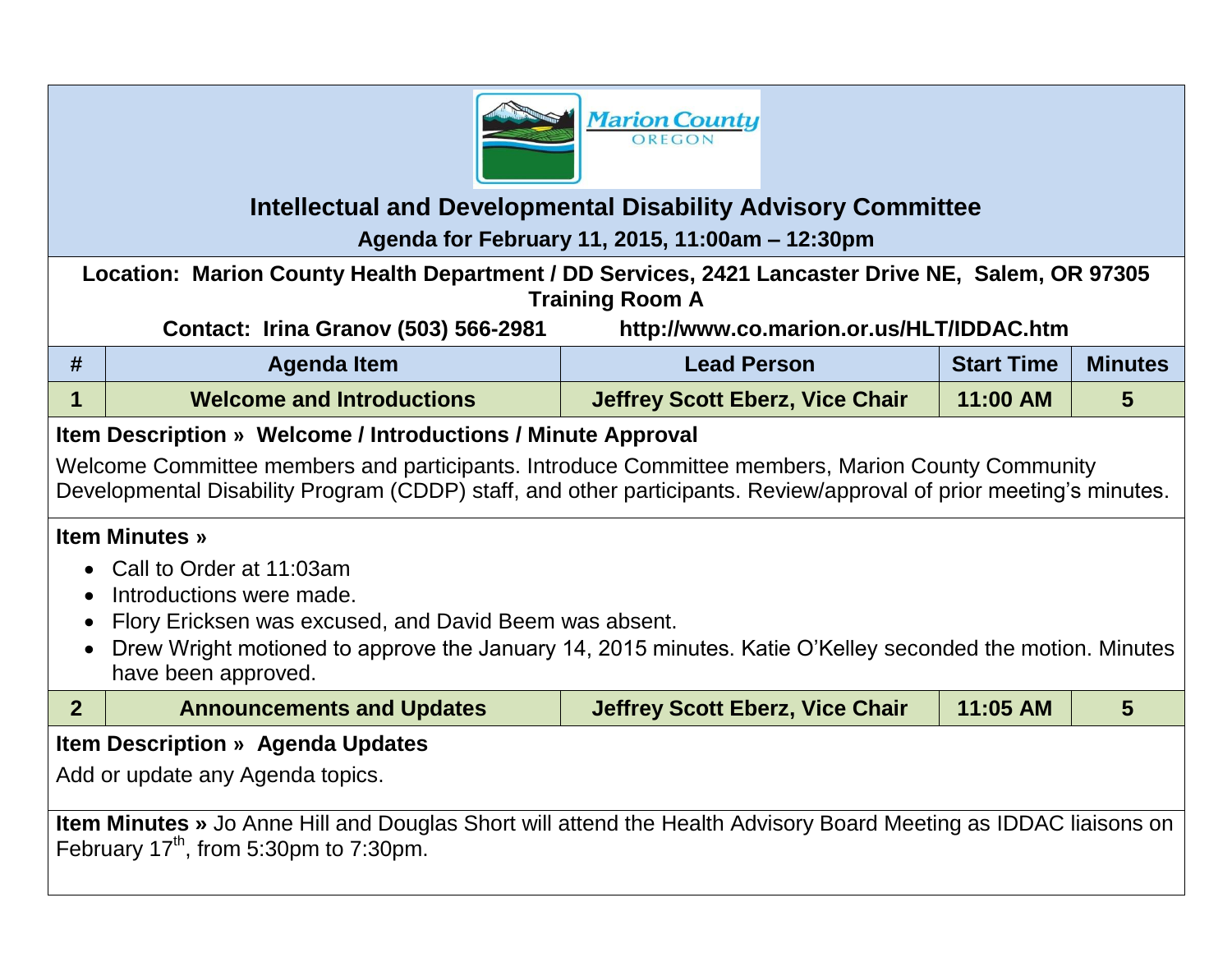| 3                                                                                                                                                                                                                                                                                                                                                                                                                                                                                                                                                                                                                                                                                  | <b>Working Session</b>                                                                                                                                                                                                                             |  | 11:10 AM | 40             |
|------------------------------------------------------------------------------------------------------------------------------------------------------------------------------------------------------------------------------------------------------------------------------------------------------------------------------------------------------------------------------------------------------------------------------------------------------------------------------------------------------------------------------------------------------------------------------------------------------------------------------------------------------------------------------------|----------------------------------------------------------------------------------------------------------------------------------------------------------------------------------------------------------------------------------------------------|--|----------|----------------|
|                                                                                                                                                                                                                                                                                                                                                                                                                                                                                                                                                                                                                                                                                    | Item Description » Review the Orientation Manual and Bylaws                                                                                                                                                                                        |  |          |                |
|                                                                                                                                                                                                                                                                                                                                                                                                                                                                                                                                                                                                                                                                                    | An in-depth review of the Orientation Manual and IDDAC Bylaws.                                                                                                                                                                                     |  |          |                |
|                                                                                                                                                                                                                                                                                                                                                                                                                                                                                                                                                                                                                                                                                    | <b>Item Minutes »</b>                                                                                                                                                                                                                              |  |          |                |
|                                                                                                                                                                                                                                                                                                                                                                                                                                                                                                                                                                                                                                                                                    | Cary Moller walked the group through the Bylaws. Bylaws are approved by the Board of Commissioners and County<br>legal. Statute requires IDDAC to have Bylaws. Committee members confirmed a thorough understanding of the<br><b>IDDAC Bylaws.</b> |  |          |                |
| $\overline{4}$                                                                                                                                                                                                                                                                                                                                                                                                                                                                                                                                                                                                                                                                     | <b>Action Items</b>                                                                                                                                                                                                                                |  | 11:50 AM | $5\phantom{1}$ |
|                                                                                                                                                                                                                                                                                                                                                                                                                                                                                                                                                                                                                                                                                    | <b>Item Description</b> » Confirm next month's meeting. Any to agenda items that need to be recorded for next meeting.                                                                                                                             |  |          |                |
|                                                                                                                                                                                                                                                                                                                                                                                                                                                                                                                                                                                                                                                                                    | <b>Item Minutes »</b>                                                                                                                                                                                                                              |  |          |                |
| Explore use of the Marion County website for application to DD services. Flory and Scott had an idea for an<br>upcoming meeting of using a PC/projector and Wi-Fi to walk through the online process for how to apply for<br>DD services and what steps are needed. Committee can then review for how to improve process use of MC<br>website for application process.<br>Future IDDAC meetings will be set up with guest access Wi-Fi.<br>CDDP management will provide Committee members with updates from the monthly CDDP/Brokerage<br>$\bullet$<br>Managers' meeting at future IDDAC meetings.<br>Want a long term working agenda, after Education portion and before Wrap-Up. |                                                                                                                                                                                                                                                    |  |          |                |
| $5\phantom{1}$                                                                                                                                                                                                                                                                                                                                                                                                                                                                                                                                                                                                                                                                     | <b>Break</b>                                                                                                                                                                                                                                       |  | 11:55 AM | 5              |
|                                                                                                                                                                                                                                                                                                                                                                                                                                                                                                                                                                                                                                                                                    | <b>Item Description</b> » The Group will break and grab lunch.                                                                                                                                                                                     |  |          |                |
| 6                                                                                                                                                                                                                                                                                                                                                                                                                                                                                                                                                                                                                                                                                  | <b>Educational Session</b>                                                                                                                                                                                                                         |  | 12:00PM  | 20             |
| Item Description » Eligibility for K Plan, Waiver, and State Plan Personal Care Services<br>The second part of the presentation covers eligibility for intellectual and developmental disability services, level of<br>care assessment, Medicaid eligibility for adults, presumptive Medicaid eligibility for children, and the difference<br>between K Plan services, Home and Community Based Waiver services, and State Plan Personal Care services.                                                                                                                                                                                                                            |                                                                                                                                                                                                                                                    |  |          |                |